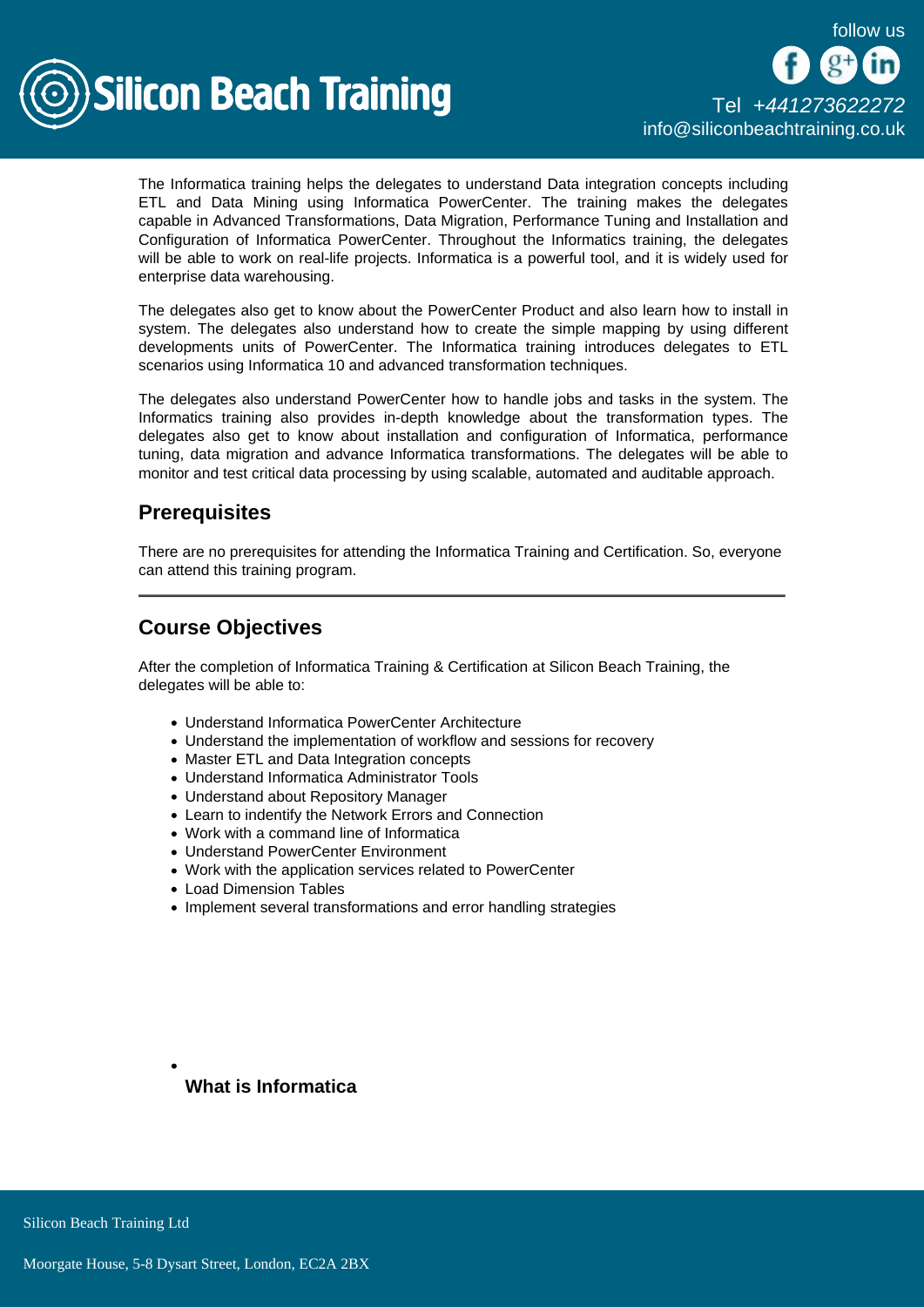

Informatica Architecture

- Installing Informatica PowerCenter
- Configuring Clients and Repositories
	- o Overview of Informatica Domain
	- Opening the Administrator Home Page
	- o Creating Repository Services and Contents
	- Configuring Client and Domain
	- Creating User

Source Analyser and Target Designer

- Opening a Source Analyser
- o Importing a Source Table in Source Analyser
- Opening a Target Designer and Importing Target in Target Designer
- Creating a Folder

Overview of Mappings

- Components of Mapping
- Create a Mapping
- Mapping Parameters and Variables
- 

Workflow and Workflow Monitor

Debug Mappings

- Introduction to Transformations
	- Classification of Transformation
	- Filter Transformation

Source Qualifier Transformation

Aggregator Transformation